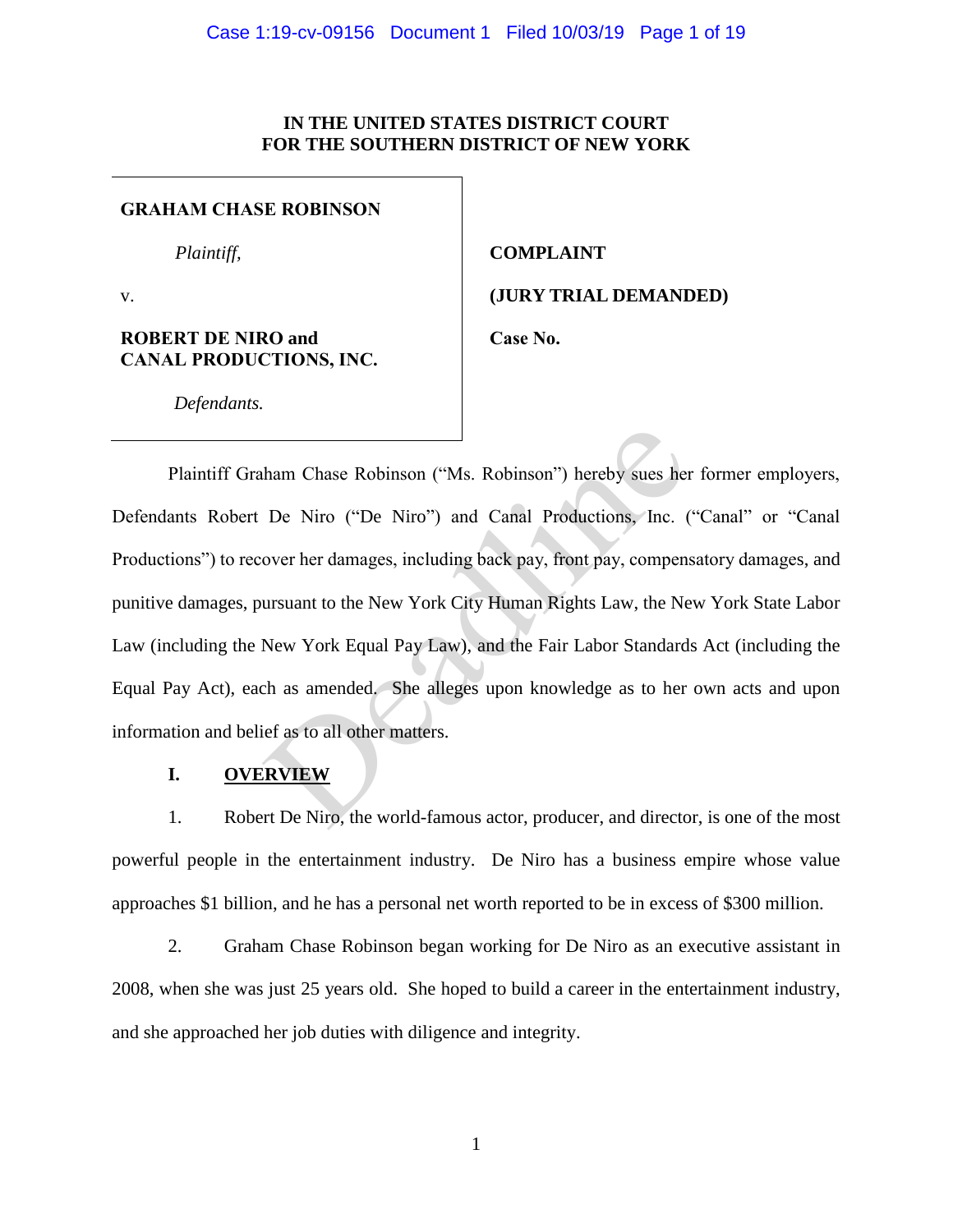#### Case 1:19-cv-09156 Document 1 Filed 10/03/19 Page 2 of 19

3. But De Niro and his corporate alter ego, Canal Productions, Inc. subjected Ms. Robinson to years of gender discrimination and harassment. She eventually quit because she could no longer endure the hostile work environment, and through her counsel she warned De Niro and Canal Productions that she was considering bringing a discrimination lawsuit.

4. De Niro was enraged at the prospect of Ms. Robinson bringing a lawsuit challenging his behavior. So, he retaliated and struck first. On the heels of Ms. Robinson's complaints of gender discrimination, De Niro had Canal Productions file an abusive, preemptive lawsuit against her. The lawsuit concocted false allegations designed to inhibit Ms. Robinson from pursuing her claims, destroy her reputation, and obliterate her job prospects.

5. Ms. Robinson will not be intimidated. She brings this lawsuit to obtain justice for herself and to send a message that even the most powerful men should not be permitted to escape the consequences of their illegal behavior.

## **II. SUMMARY**

6. For many, the "good old days" were really the bad old days. Sexism and sex stereotyping were commonplace, and a patriarchal sensibility was pervasive among the nation's powerbrokers. While those days are largely behind us, the "Me Too" scandals sweeping Hollywood reveal that too many powerful men in the entertainment industry still cling to the old ways. As the allegations against Robert De Niro's frequent professional collaborator Harvey Weinstein make clear, much work remains to be done before equality is reached. The rawsurt concocted raise anegations designed to minimal<br>destroy her reputation, and obliterate her job prospects.<br>Robinson will not be intimidated. She brings this lawsuit<br>a message that even the most powerful men shoul

7. Robert De Niro is someone who has clung to old mores. He does not accept the idea that men should treat women as equals. He does not care that gender discrimination in the workplace violates the law. Ms. Robinson is a casualty of this attitude.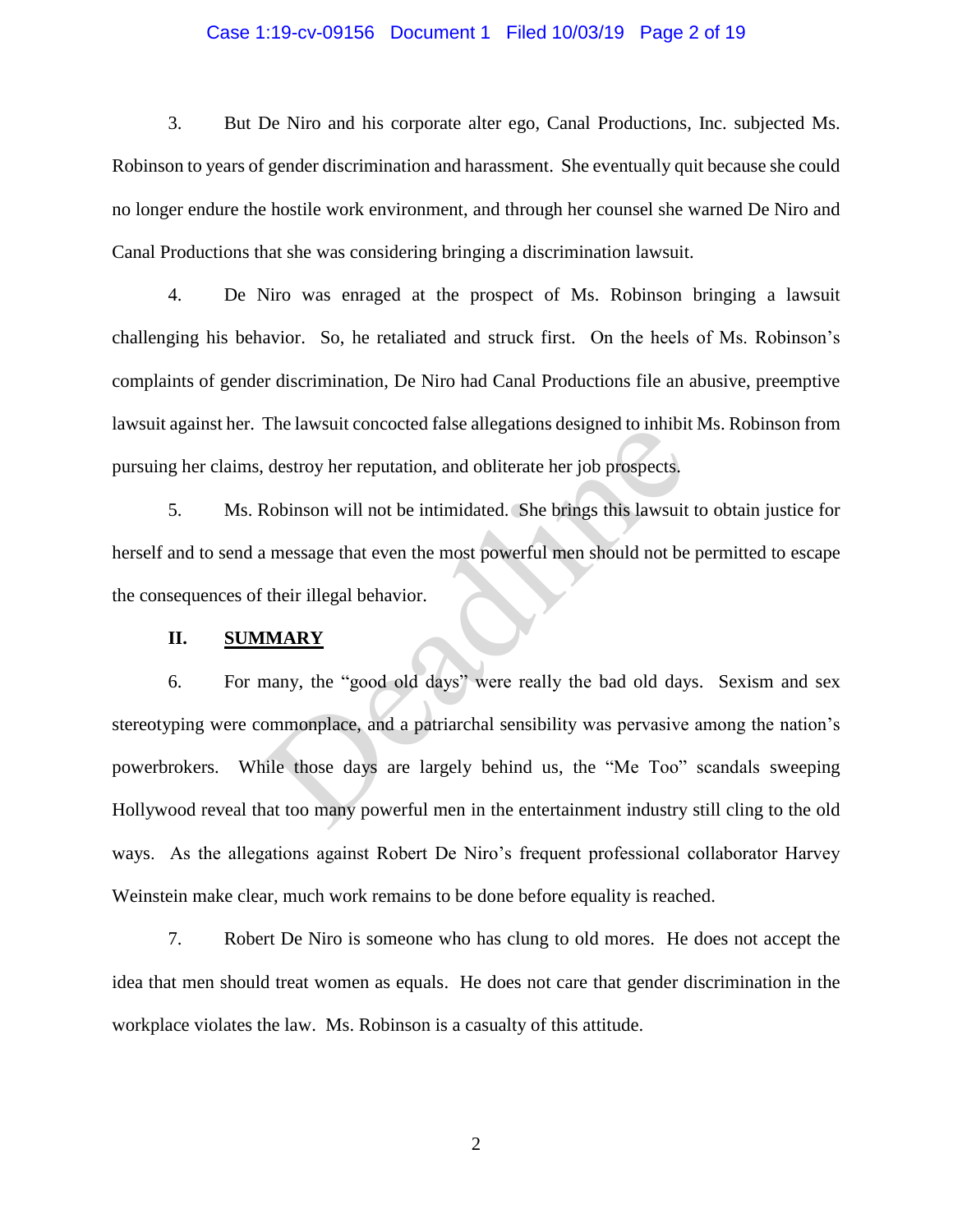#### Case 1:19-cv-09156 Document 1 Filed 10/03/19 Page 3 of 19

8. De Niro subjected Ms. Robinson to gratuitous unwanted physical contact. He made sexually-charged comments to her. He was verbally abusive. He treated Ms. Robinson as his "office wife," assigned her stereotypically female duties like housework, and insisted that she be available to him around the clock. He underpaid her because she was not a male breadwinner and denied her overtime pay even though she worked punishingly long hours.

9. Ms. Robinson's position became increasingly intolerable, and over the years she announced her intent to resign multiple times. De Niro responded with both a carrot and a stick – he made promises to induce to her stay and threatened repercussions if she left. Given De Niro's prominence in the entertainment industry, he had the power to carry out his threats.

10. By April 2019, Ms. Robinson had enough and submitted her final resignation. Ms. Robinson's lawyer informed De Niro's counsel that she was contemplating a lawsuit that would address De Niro's gender discrimination and wage violations.

11. In response, De Niro took a page out of the Bill O'Reilly playbook.<sup>1</sup> Before Ms. Robinson could sue, De Niro retaliated. He had Canal sue Ms. Robinson in New York County Supreme Court and ensured that the suit would be widely publicized. The lawsuit is replete with "clickbait" allegations that falsely characterize Ms. Robinson as a loafer, a thief, and a miscreant. Now, when her name is Googled, these allegations pop up on the screen. The results have been devasting to Ms. Robinson. Her reputation and her career have been destroyed. Induce to liet stay and inteatened repercussions if site is<br>therefainment industry, he had the power to carry out his th<br>pril 2019, Ms. Robinson had enough and submitted her fit<br>informed De Niro's counsel that she was cont

#### **III. THE PARTIES**

 $\overline{\phantom{a}}$ 

12. **PLAINTIFF GRAHAM CHASE ROBINSON** was an employee of Canal Productions, Inc. from February 4, 2008, until she was forced to resign on April 6, 2019. Ms.

<sup>1</sup> *See, e.g.*, Emily Steel and Michael S. Schmidt, *Bill O'Reilly Thrives at Fox News, Even as Harassment Settlements Add Up*, N.Y. TIMES, (Apr. 1, 2017), *available at*  https://www.nytimes.com/2017/04/01/business/media/bill-oreilly-sexual-harassment-fox-news.html.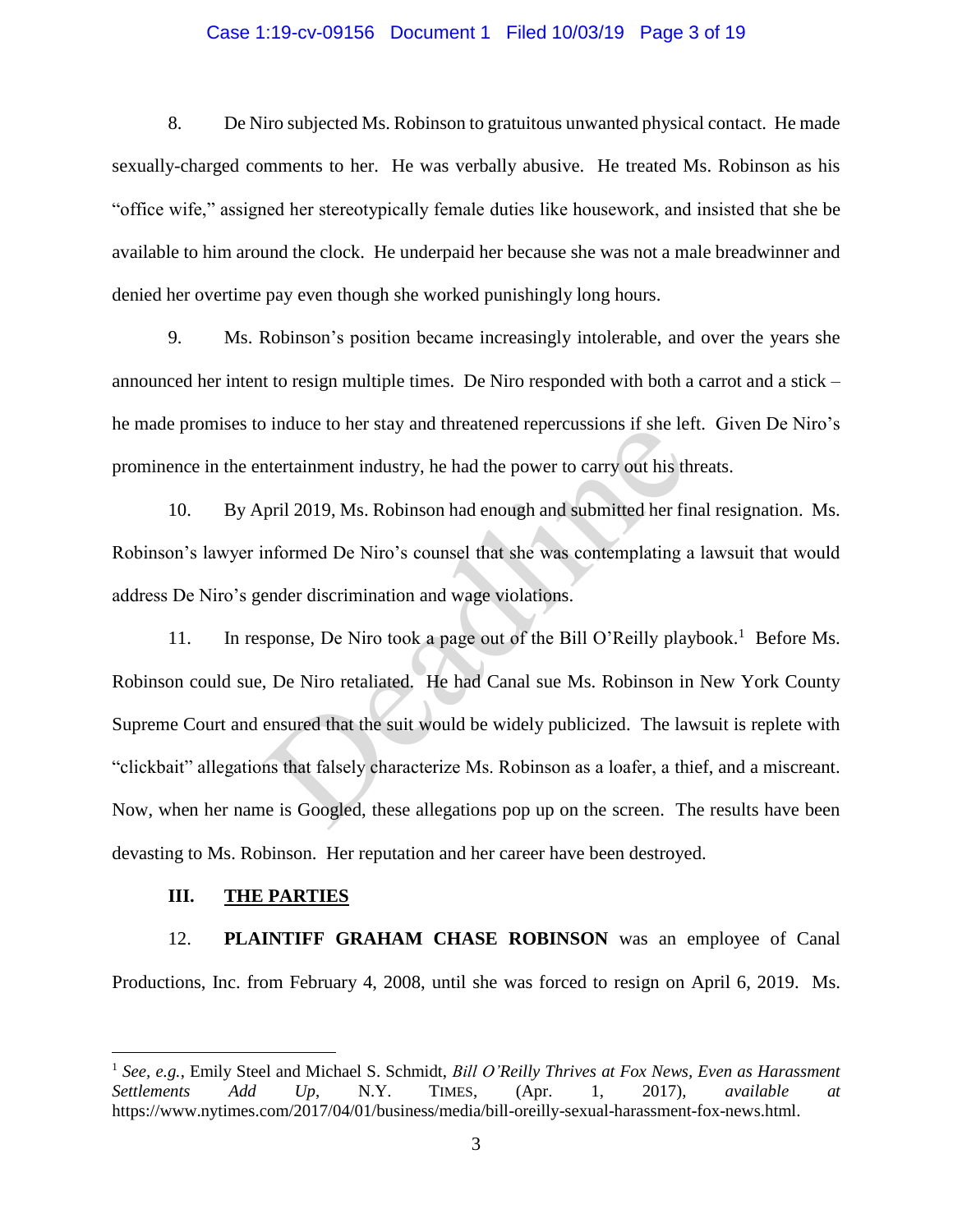## Case 1:19-cv-09156 Document 1 Filed 10/03/19 Page 4 of 19

Robinson is domiciled in Manhattan, and she worked for Canal in Manhattan.

13. **DEFENDANT CANAL PRODUCTIONS, INC.** is a private corporation owned

and controlled by Defendant Robert De Niro. Canal is headquartered in Manhattan.

14. **DEFENDANT ROBERT DE NIRO** is an actor, director, and producer and the owner of Canal Productions, Inc. De Niro is domiciled in Manhattan.

## **IV. JURISDICTION AND VENUE**

15. This Court has jurisdiction over this suit under 28 U.S.C. § 1331 because Plaintiff brings claims pursuant to the Fair Labor Standards Act. This Court has supplemental jurisdiction over Plaintiff's other claims pursuant to 28 U.S.C. § 1367.

16. Venue is proper in this District under 28 U.S.C. § 1391(b). Defendant Canal is headquartered in this District, and Defendant De Niro is domiciled in this District. The unlawful employment practices complained of herein occurred in this District, and the events or omissions giving rise to Plaintiff's claim occurred in this District. In to the Fan Labor Standards Act. This Court has suppremented in this pursuant to 28 U.S.C. § 1367.<br>
Le is proper in this District under 28 U.S.C. § 1391(b).<br>
Solistrict, and Defendant De Niro is domiciled in this Distric

## **V. FACTUAL ALLEGATIONS**

## **A. Background**

17. Ms. Robinson began working for De Niro and Canal Productions in 2008, hoping to pursue a career in the entertainment industry. During her years of employment, Ms. Robinson was a conscientious, diligent, loyal, and ethical employee to De Niro and Canal.

18. Ms. Robinson held the position of Executive Assistant to De Niro until April 2011. Her title changed to Director of Productions in April 2011 and to Vice President of Production and Finance in December 2017. However, De Niro always referred to Ms. Robinson as his "assistant" and continued to assign her the duties of a personal assistant.

## **B. Defendants' Gender Discrimination**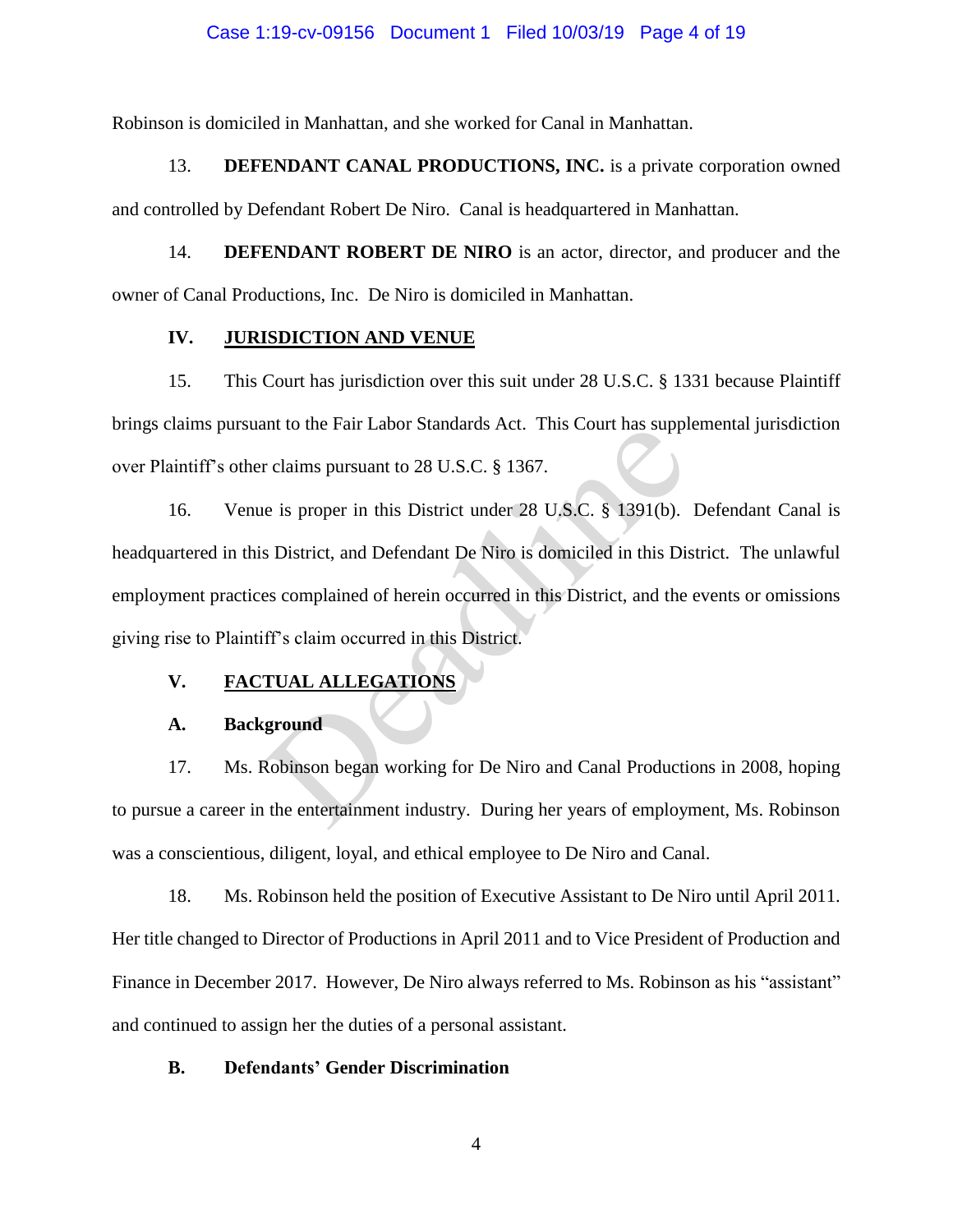#### Case 1:19-cv-09156 Document 1 Filed 10/03/19 Page 5 of 19

#### **i. Abusive and Sexist Comments Towards Ms. Robinson**

19. De Niro communicated in a hostile, abusive, and intimidating manner with Ms. Robinson. He attacked her in gender terms, calling her a "bitch" and a "brat." In speaking to Ms. Robinson, he called his female business partner a "cunt" and referred to his executive assistants as "the girls." De Niro would unleash tirades against Ms. Robinson – often while he was intoxicated – in which he denigrated, berated, bullied, and hurled expletives at her.

20. De Niro made vulgar, inappropriate, and gendered comments to Ms. Robinson. He would joke with Ms. Robinson about his Viagra prescription. De Niro smirked to Ms. Robinson about his young paramour, who was around Ms. Robinson's age. De Niro directed Ms. Robinson to imagine him on the toilet. He told Ms. Robinson that doing manual labor would "make a man out of you." De Niro suggested that Ms. Robinson could get pregnant using sperm from her (married) male co-worker. Reflection. De Niro Sinik<br>amour, who was around Ms. Robinson's age. De Niro dir<br>he toilet. He told Ms. Robinson that doing manual labor<br>iro suggested that Ms. Robinson could get pregnant us<br>yorker.<br>iro permitted his wife a

21. De Niro permitted his wife and then his paramour to target Ms. Robinson based on her gender and create a hostile work environment for her, including disparaging her and assigning her demeaning job duties based on her gender.

### **ii. Demeaning and Inappropriate Conduct Towards Ms. Robinson**

22. De Niro engaged in inappropriate conduct during meetings and telephone calls with Ms. Robinson. He urinated during telephone calls with her and met with her wearing only his pajamas or a bathrobe. In addition, De Niro directed Ms. Robinson to come to his bedroom to wake him up and directed her to meet alone with him in empty apartments and hotel suites.

23. De Niro initiated gratuitous physical contact with Ms. Robinson based on her gender. Among other things, De Niro would direct Ms. Robinson to scratch his back, button his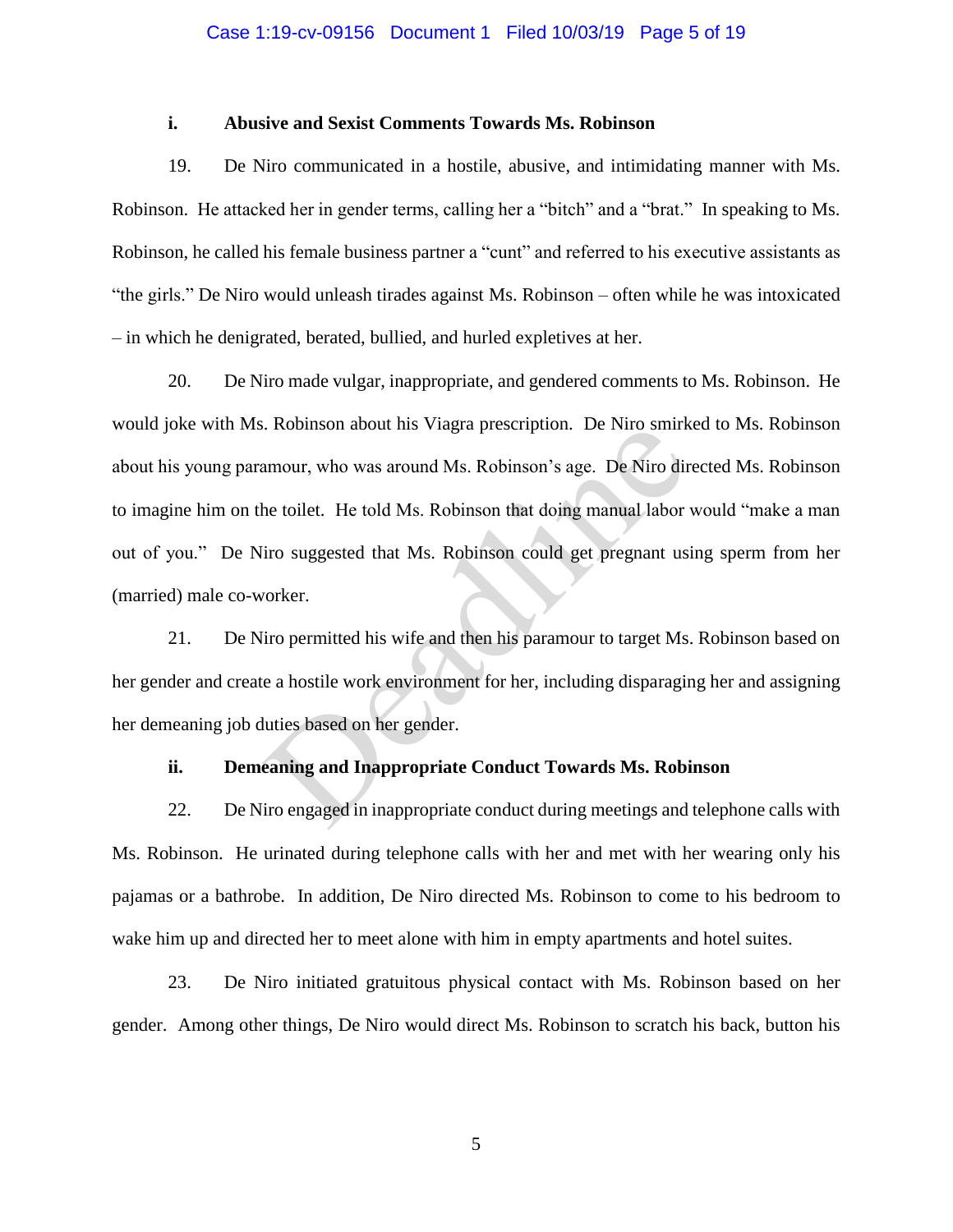#### Case 1:19-cv-09156 Document 1 Filed 10/03/19 Page 6 of 19

shirts, fix his collars, tie his ties, and prod him awake when he was in bed. De Niro also stood idly by while his friend slapped Ms. Robinson on her buttocks.

#### **iii. De Niro's Treatment of Ms. Robinson as His "Office Wife"**

24. While Ms. Robinson held the title of Director of Productions and eventually Vice President of Production & Finance, De Niro assigned her job duties that were not commensurate with her title.

25. De Niro routinely assigned Ms. Robinson job duties that were stereotypically female. Among these duties, De Niro directed Ms. Robinson to put away his boxers, hang up his clothes, wash his sheets, vacuum his apartment, set his table, mend his clothing, and select gifts for his children. De Niro insisted on having a female take care of him and responded angrily when Ms. Robinson objected to performing these stereotypically female duties.

## **iv. De Niro Overworks Ms. Robinson and Underpays Her Because of her Gender**

26. De Niro required that Ms. Robinson be "on call" all the time and insisted she drop everything to attend to his purported "needs." Once when she did not pick up his phone call, De Niro left Ms. Robinson a voicemail filled with expletives in which he called her a "spoiled brat," said "how dare you fucking disrespect me," and threatened her, saying "you're fucking history."<sup>2</sup> se duties, De Nifo directed Ms. Robinson to put away insetts, vacuum his apartment, set his table, mend his cloth<br>Niro insisted on having a female take care of him and resp<br>ted to performing these stereotypically female du

27. As a result of the demands De Niro placed on Ms. Robinson, she had to work longer hours than her male colleagues. De Niro described Ms. Robinson as "chained" to the office. On weekdays, it was typical for Ms. Robinson to start working by around 7 a.m. and stop working around 8 p.m. She typically worked through breakfast, lunch, and dinner. In addition, she also routinely worked additional hours during weekends. In sum, Ms. Robinson routinely worked approximately 20 to 30 hours of overtime per week (or more) without receiving any overtime pay.

 $\overline{a}$ 

<sup>&</sup>lt;sup>2</sup> The voicemail may be accessed at [https://sanfordheisler.com/DeNiro-audio-file.](https://sanfordheisler.com/DeNiro-audio-file)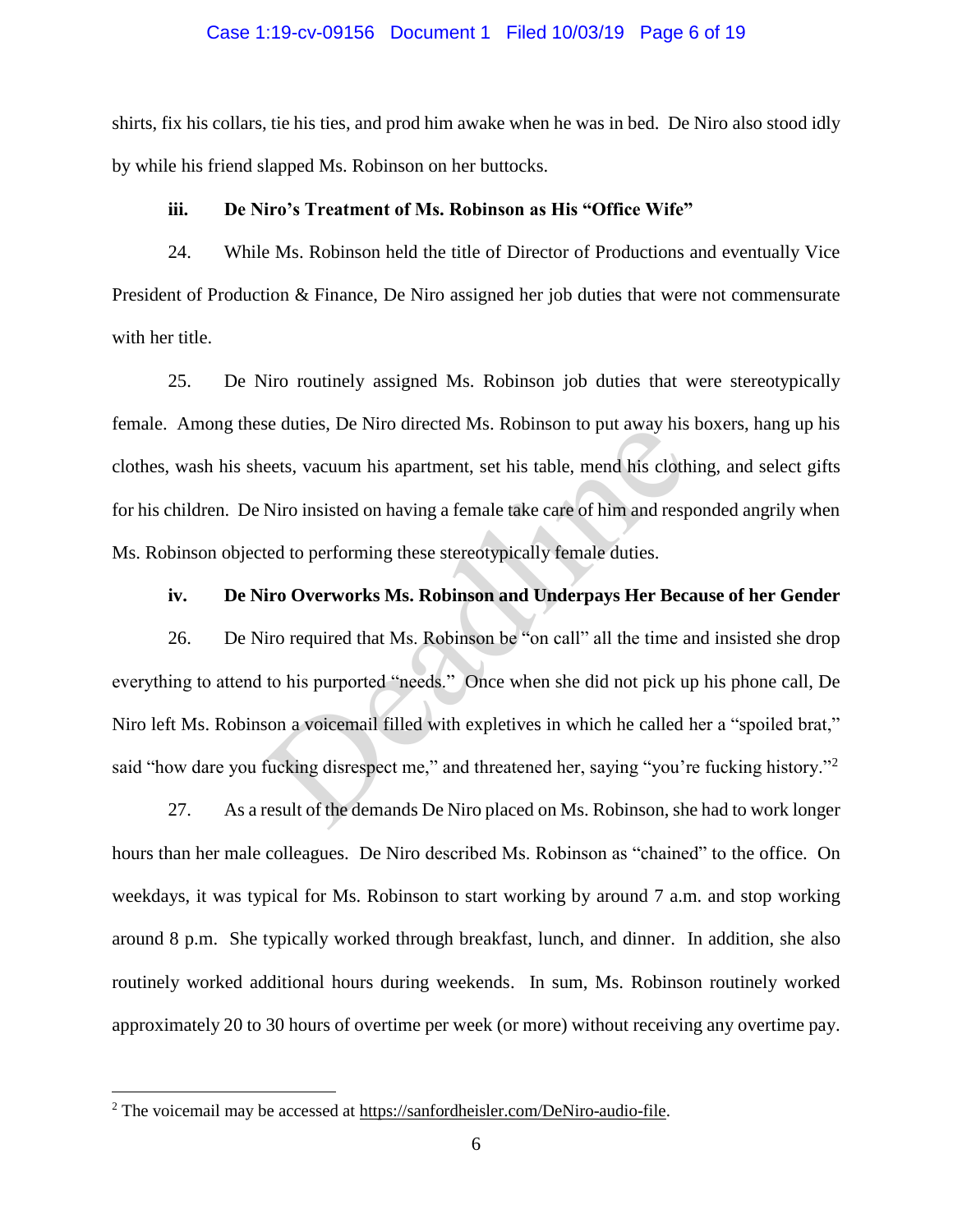#### Case 1:19-cv-09156 Document 1 Filed 10/03/19 Page 7 of 19

28. De Niro was aware of his legal obligations to pay overtime but repeatedly refused to do so. For example, approximately a month before Ms. Robinson resigned, De Niro sought to have his female assistants perform additional work duties on weekends or otherwise after working hours without any additional pay. Ms. Robinson objected to this unlawful pay practice and told De Niro that he needed to pay his assistants overtime. De Niro refused.

29. De Niro also underpaid Ms. Robinson based on her gender. De Niro insisted on paying Ms. Robinson less than a male whose job required no greater skill, effort, or responsibility than Ms. Robinson's position. Ms. Robinson sought pay parity and objected to this pay discrimination, including in her communications with De Niro in late 2018 and early 2019. To defend his conduct, De Niro invoked gender-laden stereotypes and implied that a male breadwinner deserved more pay than Ms. Robinson, a woman without children.

30. De Niro did not take seriously his legal obligations not to discriminate. After a discussion with Ms. Robinson of policies prohibiting workplace discrimination and harassment, De Niro launched into an inappropriate joke, referring to another employee and asking, "Who do you think we can have sexually harass [the employee]?" Is position. Was. Robinson sought pay partly and of<br>uding in her communications with De Niro in late 2018<br>t, De Niro invoked gender-laden stereotypes and in<br>ed more pay than Ms. Robinson, a woman without childre<br>liro did n

# **v. Ms. Robinson is Constructively Discharged**

31. Through De Niro's course of conduct described above, Defendants treated Ms. Robinson less well based on sex. Defendants did not inflict such treatment on male employees.

32. On multiple occasions, Ms. Robinson told De Niro that she was being harassed. In addition, on multiple occasions, Ms. Robinson reported to people who work for Mr. De Niro that she was being harassed. But no action was taken to remedy the discrimination.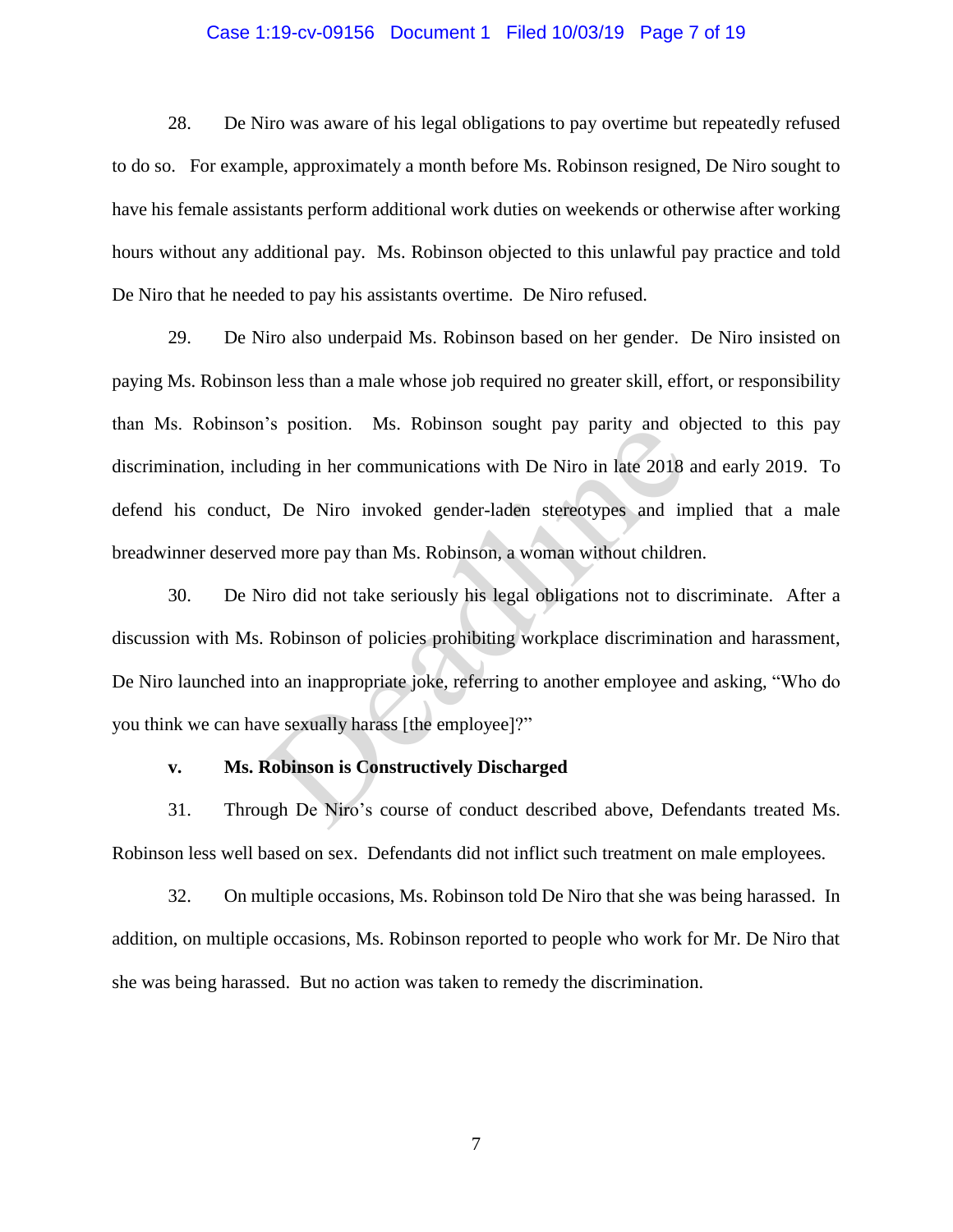#### Case 1:19-cv-09156 Document 1 Filed 10/03/19 Page 8 of 19

33. On November 9, 2018, Ms. Robinson met with De Niro and told him she would be resigning, but he induced her to stay by promising that her work conditions would improve. De Niro also threatened Ms. Robinson, telling her he would give a "bad recommendation" if she left.

34. But the work conditions deteriorated and became so intolerable that no reasonable person would be able to stay.

35. Ms. Robinson was left with no choice but to resign. Ms. Robinson was constructively discharged on April 6, 2019, when she tendered her final resignation.

#### **C. Plaintiff's Protected Activity and Defendants' Retaliation**

36. As described above, Ms. Robinson repeatedly engaged in protected activity prior to her resignation, including objecting to Mr. DeNiro's discriminatory pay practices and his illegal refusal to pay overtime to his (female) assistants.

37. On March 7, 2019, for example, Ms. Robinson complained to Mr. De Niro's lawyer/fixer that her employment situation was "down right harassment." No action was taken to address the concerns that Ms. Robinson raised, and Ms. Robinson resigned shortly thereafter.

38. Following her departure, Ms. Robinson requested a letter of recommendation from De Niro, her long-time employer, in support of her application to attend business school. At the request of De Niro's lawyer/fixer, Ms. Robinson prepared a draft for De Niro to review and edit. In retaliation for her protected activity, however, De Niro refused to provide Ms. Robinson with a letter of recommendation. escribed above, Ms. Robinson repeatedly engaged in procluding objecting to Mr. DeNiro's discriminatory pay pra<br>me to his (female) assistants.<br>March 7, 2019, for example, Ms. Robinson complained<br>employment situation was "do

39. In further retaliation for Ms. Robinson's protected activity, Defendants launched a retaliatory investigation into Ms. Robinson after she resigned. Defendants subjected her to heightened scrutiny to which other employees had not been subjected.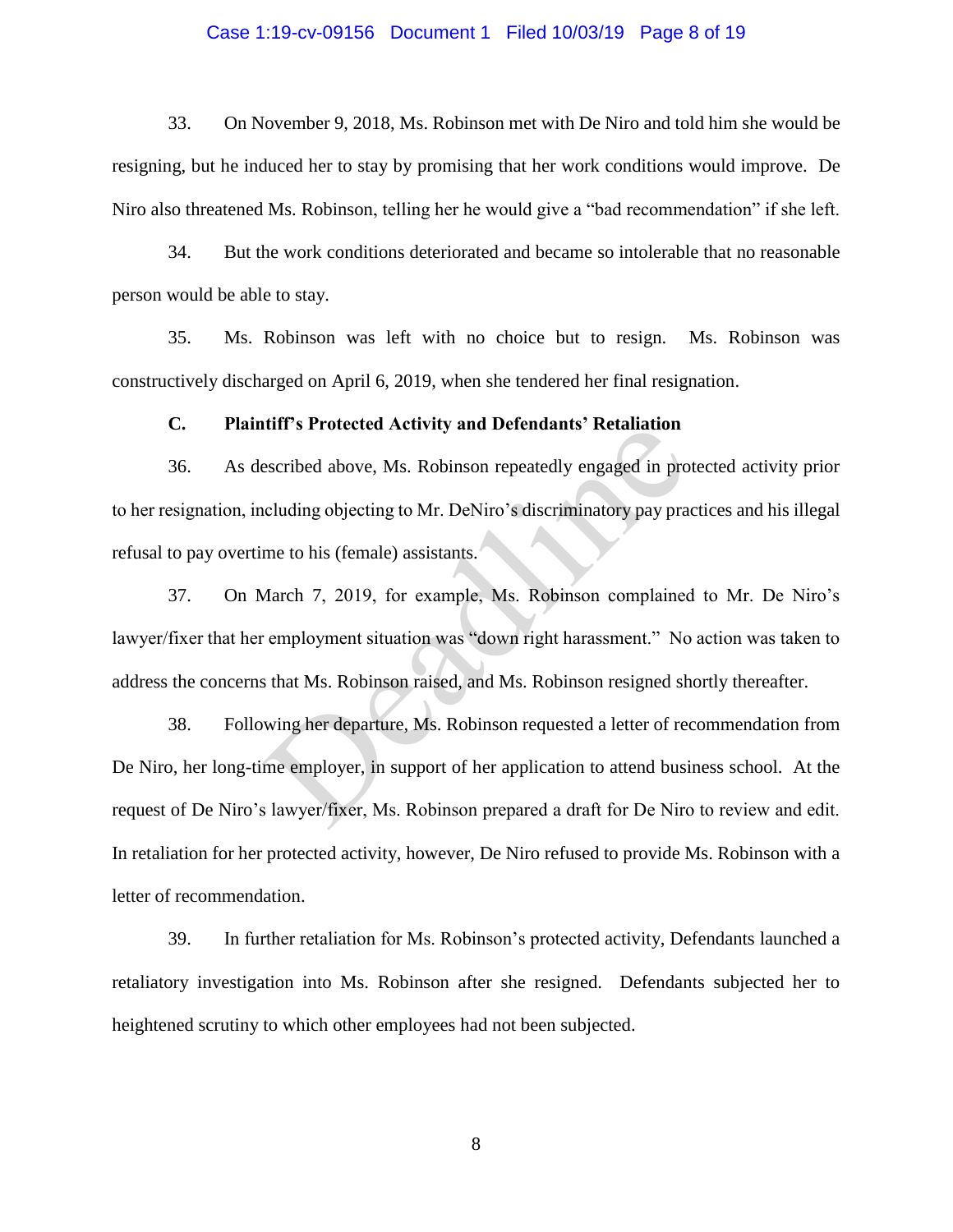#### Case 1:19-cv-09156 Document 1 Filed 10/03/19 Page 9 of 19

40. After Ms. Robinson requested a letter of recommendation, De Niro through counsel presented Ms. Robinson with a release of legal claims for her to sign. Ms. Robinson responded by identifying the consideration she would need in order to sign a release, and she indicated she would involve a lawyer in order to protect her interests if she did not hear back by July 12, 2019.

41. Shortly after being warned about Ms. Robinson involving counsel to protect her interests if she did not hear back by July 12, 2019, De Niro's lawyer/fixer (the same individual who had failed to act in response to her prior report of harassment) went on the offensive and sent Ms. Robinson a letter on July 11, 2019, in which he falsely accused her of wrongdoing.

42. On July 31, 2019, Ms. Robinson asserted through counsel that she had claims of sex discrimination, sexual stereotyping, hostile work environment, and retaliation under, *inter alia*, the New York Human Rights Law, the New York Labor Law, and the Fair Labor Standards Act. She made clear that she was willing to pursue these claims through litigation; to that end, her counsel asked if De Niro's lawyer was authorized to accept service of a lawsuit on behalf of De Niro and Canal Productions, Inc. Ms. Robinson emphasized through counsel that Defendants' accusations of wrongdoing were baseless and designed to inhibit her from pursuing her claims. about 1, 2019, the Market Handel through counsel that<br>ally 31, 2019, Ms. Robinson asserted through counsel that<br>an Rights Law, the New York Labor Law, and the Fair L<br>t she was willing to pursue these claims through litigat

43. On August 2, 2019, Ms. Robinson through counsel elaborated on her claims, providing specific examples of discriminatory comments made by De Niro.

44. On August 13, 2019, Ms. Robinson through counsel asserted that she had been subjected to a "completely sexist work environment sponsored and created by De Niro utilizing the employment platform of Canal Productions" and explained that the hostile work environment had made it impossible for Ms. Robinson to remain employed there.

45. On August 17, 2019, Defendants further retaliated against Ms. Robinson for engaging in protected activity. That day, Canal Productions, Inc. filed a complaint against Ms.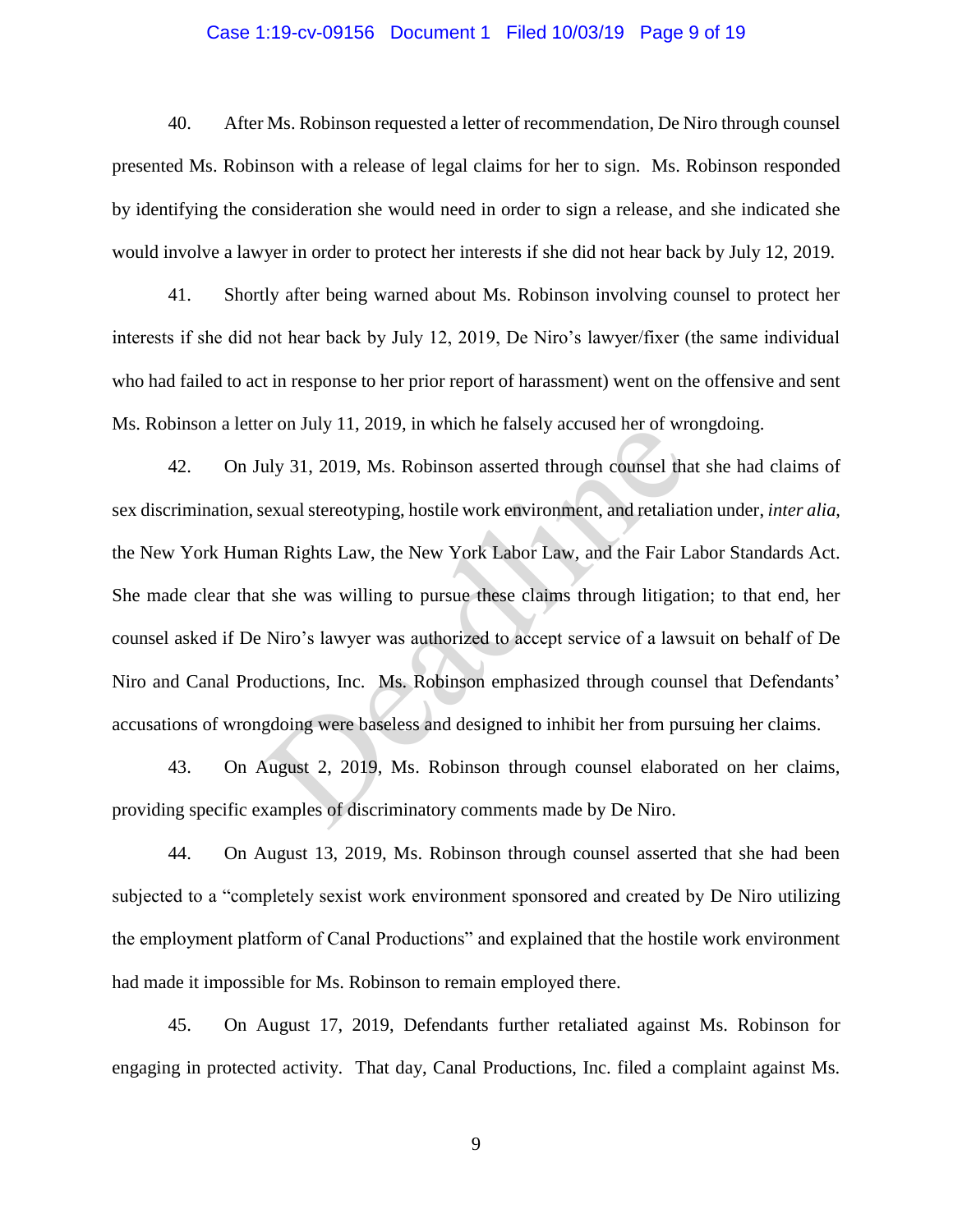#### Case 1:19-cv-09156 Document 1 Filed 10/03/19 Page 10 of 19

Robinson in the Supreme Court of the State of New York, County of New York, demanding a judgment of \$6 million or more. The retaliatory lawsuit was designed to inhibit Ms. Robinson from pursuing her claims and to destroy her reputation. None of the allegations that Canal made against Ms. Robinson had been raised with her prior to her resignation.

46. Canal's lawsuit against Ms. Robinson was filled with baseless, bad faith, and frivolous allegations. Canal falsely accused Ms. Robinson of doing things that she had never done and repeatedly claimed that Ms. Robinson had engaged in improper transactions when, in fact, De Niro himself had approved those transactions. To be clear, Ms. Robinson did not "loaf' or "bingewatch" during work, did not make unauthorized use of Canal's credit card for personal expenses, did not make unauthorized use of Canal's petty cash account for personal items, did not engage in unauthorized conversion of frequent flyer miles, and did not submit false information about her unused vacation allotment. rowed those transactions. To be clear, MS. Robinson during the discussion of the unauthorized use of Canal's credit card for orized use of Canal's petty cash account for personal iterration of frequent flyer miles, and did

## **D. Damages**

47. Because of Defendants' unlawful conduct, Ms. Robinson has suffered and will continue to suffer economic damages, including the loss of her salary and benefits at Canal and the loss of future employment opportunities. Her career has been destroyed. She is wholly unable to obtain other employment in the entertainment industry and beyond.

48. Because of Defendants' unlawful conduct, Ms. Robinson has experienced severe reputational harm. She has been pilloried in media and news outlets worldwide based on false accusations that characterize her as a loafer, a liar, and a thief.

49. Because of Defendants' unlawful conduct, Ms. Robinson has suffered substantial emotional distress, including feelings of depression, anxiety, panic, and humiliation, as well as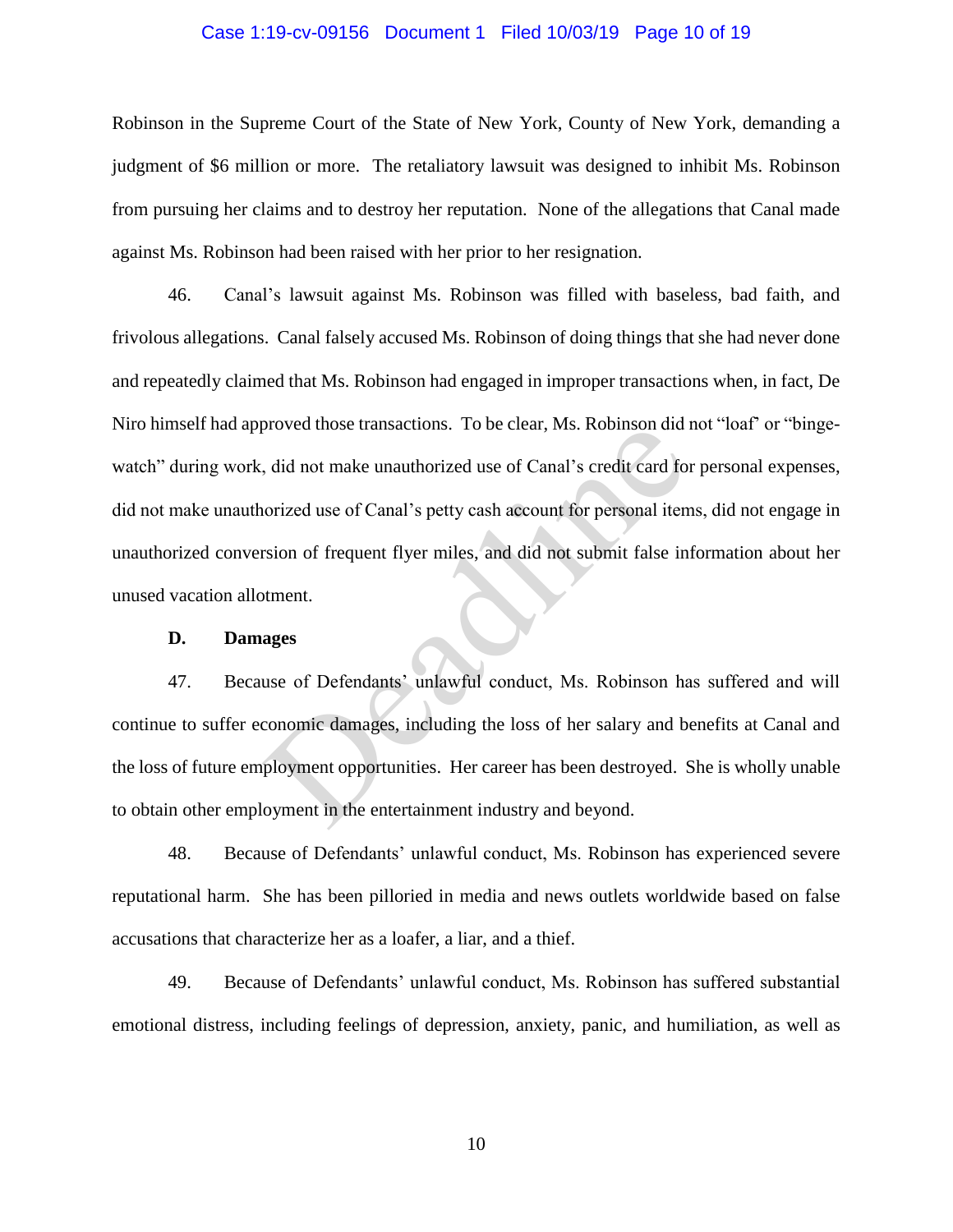### Case 1:19-cv-09156 Document 1 Filed 10/03/19 Page 11 of 19

other physiological and psychological manifestations of emotional distress, including insomnia and weight loss. Ms. Robinson's whole life has been transformed.

# **VI. COUNTS**

# **COUNT I VIOLATION OF NEW YORK CITY HUMAN RIGHTS LAW— GENDER DISCRIMINATION New York City Administrative Code § 8-107 (Against All Defendants)**

50. Plaintiff re-alleges and incorporates by reference each and every allegation in this Complaint as though fully set forth herein.

51. Plaintiff was a female employee of Canal Productions, Inc. Canal Productions, Inc. was Plaintiff's employer within the meaning of the New York City Human Rights Law.

52. De Niro is the owner, as well as an employee and agent, of Defendant Canal. During all times relevant to this claim, Defendant De Niro functioned in a managerial or supervisory capacity towards Plaintiff and had the power to alter the terms and conditions of Plaintiff's employment. Thury set fold interem.<br>
tiff was a female employee of Canal Productions, Inc. Car<br>
oyer within the meaning of the New York City Human Ri<br>
liro is the owner, as well as an employee and agent, o<br>
elevant to this claim, Defe

53. De Niro participated in the conduct giving rise to this claim. He aided, abetted, directed, incited, compelled, or coerced the unlawful acts alleged herein.

54. Defendants subjected Plaintiff to discrimination in the terms, conditions, and privileges of employment in violation of the New York City Human Rights Law, including genderbased harassment, pay discrimination, and constructive discharge. Defendants have treated Plaintiff differently from and less preferably than male employees.

55. Plaintiff's sex has been a determining factor in Defendants' subjecting of Plaintiff to discrimination in the terms, conditions, and privileges of employment.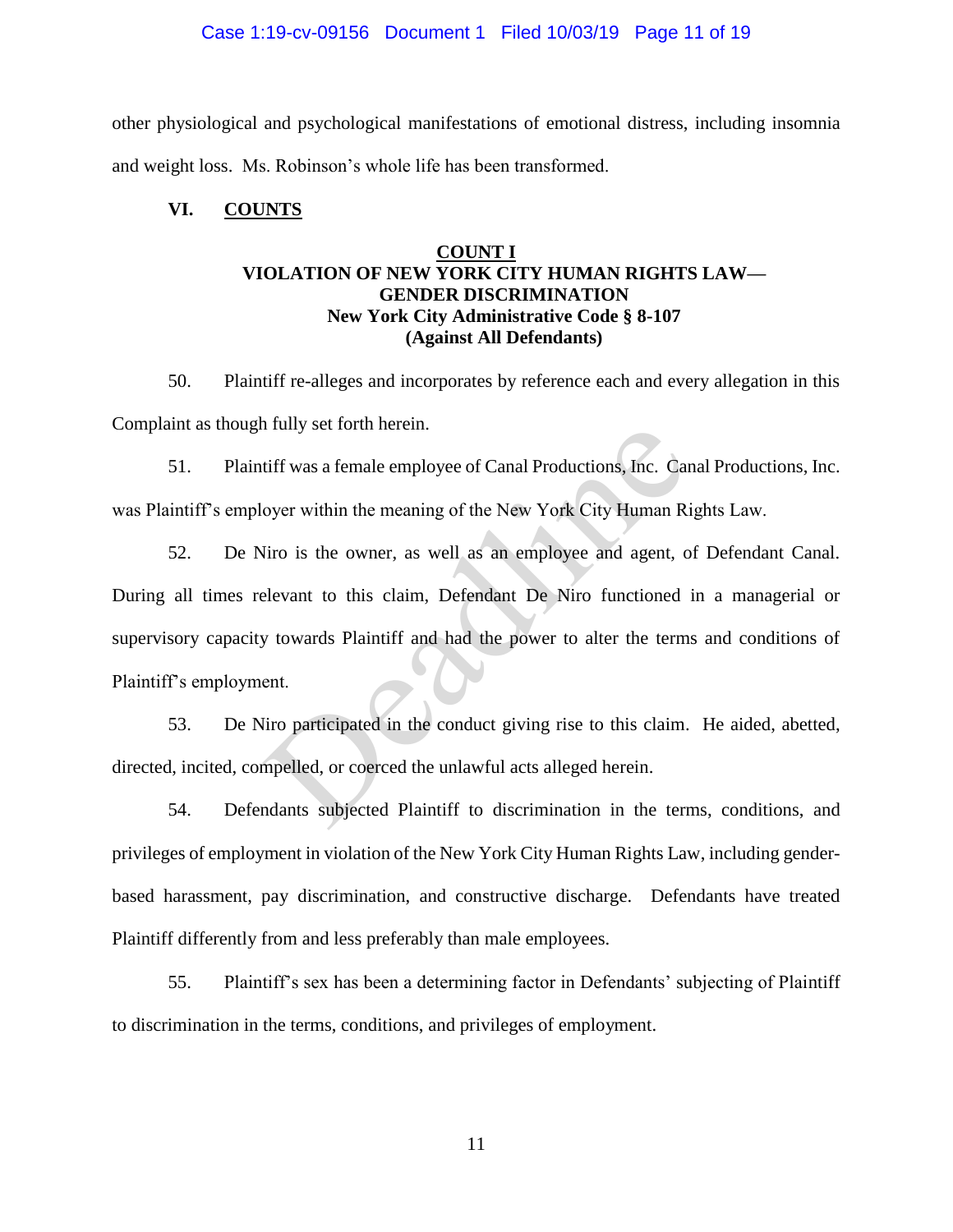#### Case 1:19-cv-09156 Document 1 Filed 10/03/19 Page 12 of 19

56. By reason of the continuous nature of Defendants' discriminatory conduct, Plaintiff is entitled to the application of the continuing violation doctrine to the unlawful acts alleged herein.

57. Defendants' actions amount to willful or wanton negligence, and/or recklessness, and/or exhibit a conscious disregard for the rights of Plaintiff, and/or constitute conduct so reckless as to amount to such disregard. Accordingly, Plaintiff is entitled to punitive damages.

58. As a result of Defendants' unlawful conduct, Plaintiff has suffered and will continue to suffer harm, including but not limited to lost earnings, lost benefits, lost future employment opportunities, humiliation, embarrassment, reputational harm, emotional and physical distress, mental anguish, and other economic damages and non-economic damages.

59. As a result of Defendants' unlawful conduct, Plaintiff is entitled to all remedies available for violations of the New York City Human Rights Law, including back pay, front pay, compensatory damages, punitive damages, attorneys' fees, costs, and other appropriate relief.

# **COUNT II VIOLATION OF NEW YORK CITY HUMAN RIGHTS LAW— RETALIATION New York City Administrative Code § 8-107 (Against All Defendants)** transference and non-economic damages and non-economic damages and non-economic damages and non-economic of Defendants' unlawful conduct, Plaintiff is entions of the New York City Human Rights Law, including ges, punitive

60. Plaintiff re-alleges and incorporates by reference each and every allegation in this Complaint as though fully set forth herein.

61. Plaintiff was a female employee of Canal Productions, Inc. Canal Productions, Inc. was Plaintiff's employer within the meaning of the New York City Human Rights Law.

62. De Niro is the owner, as well as an employee and agent, of Defendant Canal. During all times relevant to this claim, Defendant De Niro functioned in a managerial or supervisory capacity towards Plaintiff and had the power to alter the terms and conditions of Plaintiff's employment.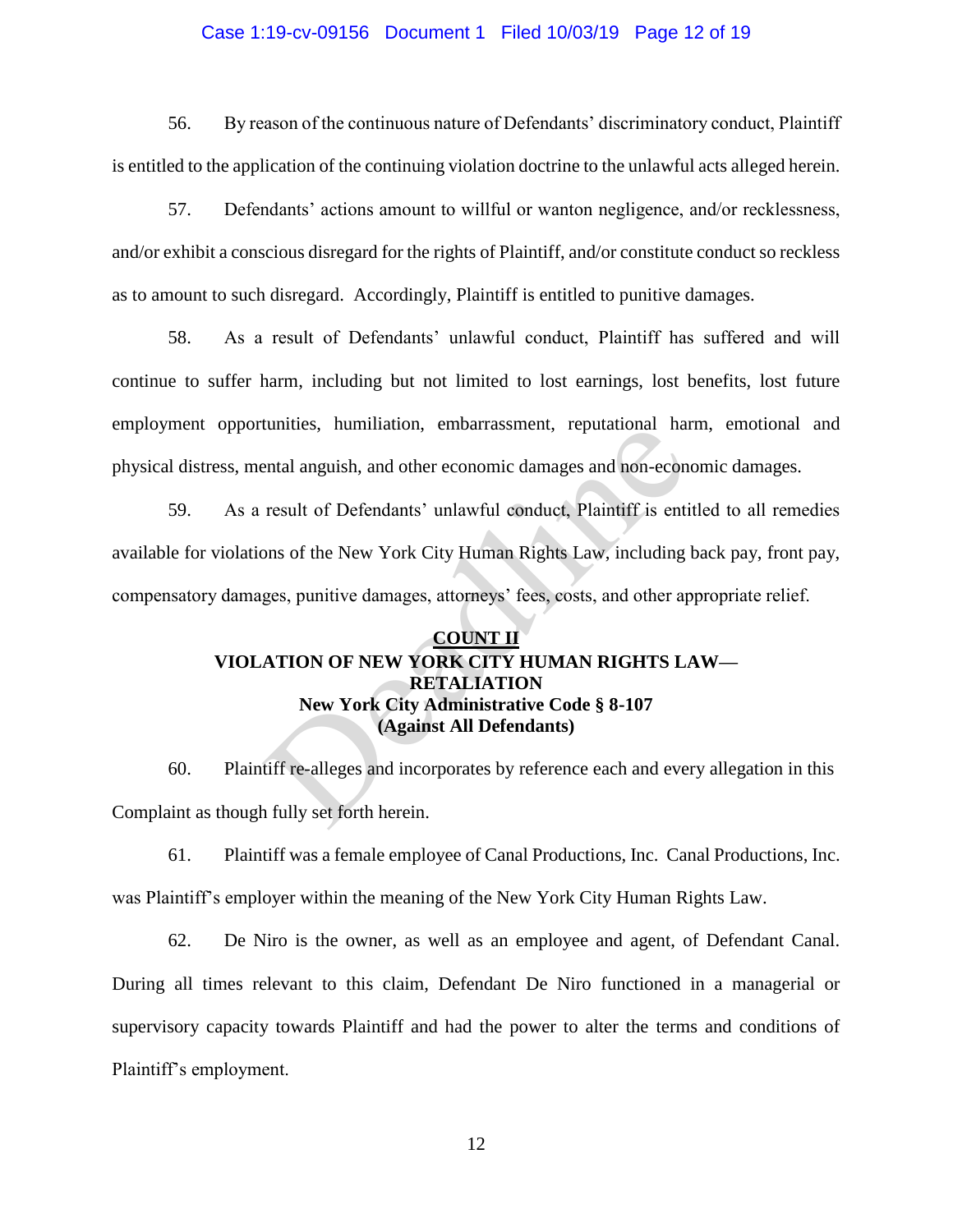#### Case 1:19-cv-09156 Document 1 Filed 10/03/19 Page 13 of 19

63. De Niro participated in the conduct giving rise to this claim. He aided, abetted, directed, incited, compelled, or coerced the unlawful acts alleged herein.

64. Plaintiff engaged in protected activity, and Defendants were aware of Plaintiff's protected activity. Among other things, Plaintiff opposed the unlawful treatment to which she was being subjected by complaining to De Niro and others who worked for him and by threatening to bring a lawsuit alleging gender discrimination and retaliation.

65. The practices opposed by Plaintiff constitute colorable violations of the New York City Human Rights Law.

66. Plaintiff suffered actions that would be reasonably likely to deter a person from engaging in a protected activity. Among other things, Defendant De Niro refused to provide Ms. Robinson, a long-time employee, with any reference and Canal, at De Niro's direction, filed a retaliatory lawsuit against her. Law.<br>
tiff suffered actions that would be reasonably likely to exercise the activity. Among other things, Defendant De Niro ref<br>
me employee, with any reference and Canal, at De Niro<br>
gainst her.<br>
e was a causal connection

67. There was a causal connection between Plaintiff's protected activities and Defendants' actions. Defendants subjected Plaintiff to such actions because of and in retaliation for Plaintiff's protected activities.

68. By reason of the continuous nature of Defendants' retaliatory conduct, Plaintiff is entitled to the application of the continuing violation doctrine to the unlawful acts alleged herein.

69. Defendants' actions amount to willful or wanton negligence, and/or recklessness, and/or exhibit a conscious disregard for the rights of Plaintiff, and/or constitute conduct so reckless as to amount to such disregard. Accordingly, Plaintiff is entitled to punitive damages.

70. As a result of Defendants' unlawful conduct, Plaintiff has suffered and will continue to suffer harm, including but not limited to lost earnings, lost benefits, lost future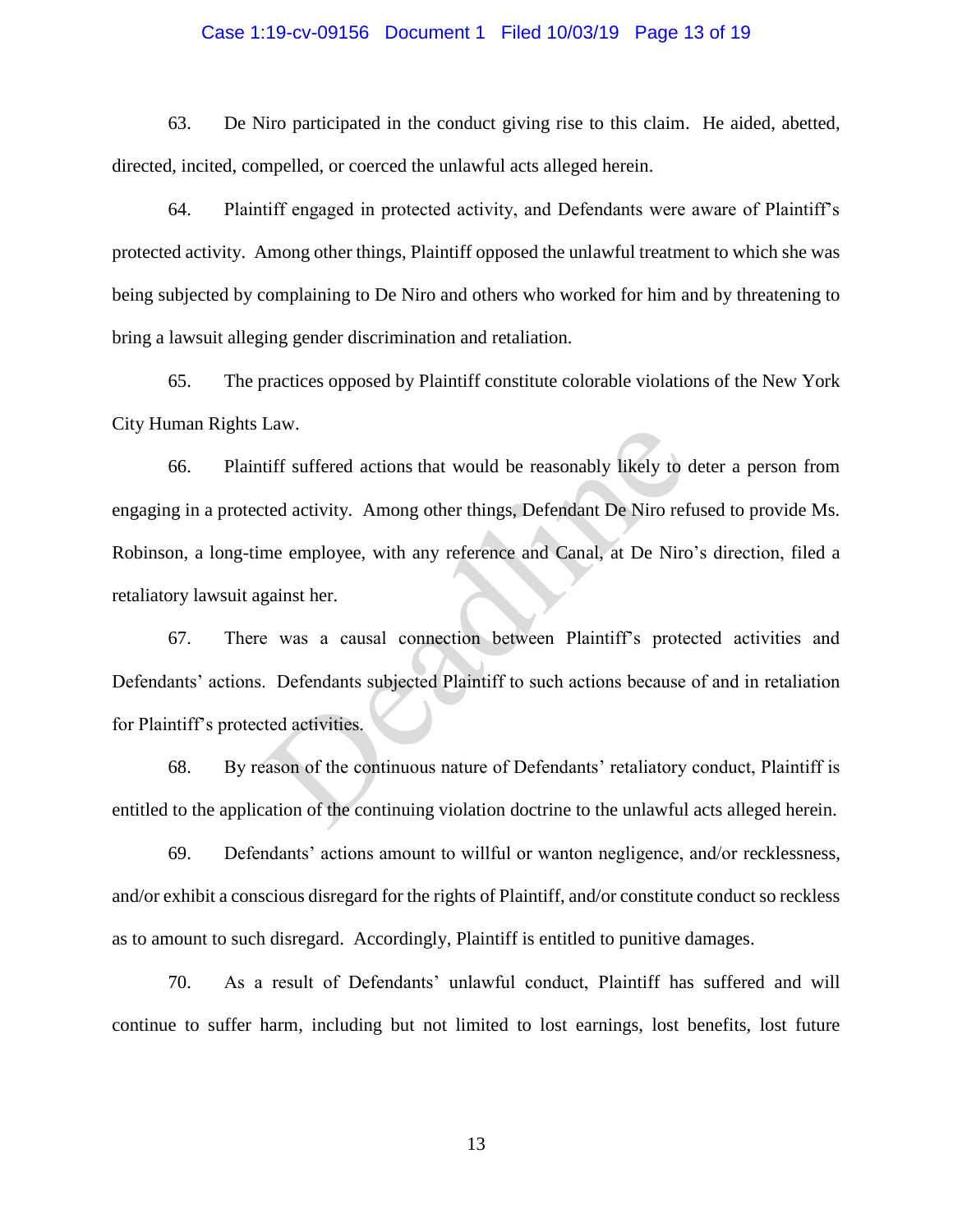#### Case 1:19-cv-09156 Document 1 Filed 10/03/19 Page 14 of 19

employment opportunities, humiliation, embarrassment, reputational harm, emotional and physical distress, mental anguish, and other economic damages and non-economic damages.

71. Plaintiff is entitled to all remedies available for violations of the New York City Human Rights Law, including back pay, front pay, compensatory damages, punitive damages, attorneys' fees, costs, and other appropriate relief.

# **COUNT III VIOLATION OF THE EQUAL PAY ACT 29 U.S.C. § 206(d) (Against All Defendants)**

72. Plaintiff re-alleges and incorporates by reference each and every allegation in this Complaint as though fully set forth herein.

73. At all relevant times, Defendants were "employers" and Plaintiff was an "employee" within the meaning of the Fair Labor Standards Act (including the Equal Pay Act).

74. Defendants discriminated against Plaintiff in violation of 29 U.S.C. § 206(d), by subjecting her to unequal pay on the basis of sex.

75. Defendants discriminated against Plaintiff by providing her with discriminatorily lower compensation than less qualified male employees and by paying her less than similarlysituated male employees who performed jobs which required equal skill, effort, and responsibility, and which were performed under similar working conditions. tiff re-alleges and incorporates by reference each and even fully set forth herein.<br>
Il relevant times, Defendants were "employers" and<br>
the meaning of the Fair Labor Standards Act (including th<br>
mdants discriminated again

76. Defendants caused, attempted to cause, contributed to, or caused the continuation of the wage rate discrimination based on sex in violation of the Equal Pay Act. Moreover, Defendants willfully violated the Equal Pay Act by intentionally paying Plaintiff less than similarly situated or less qualified male employees.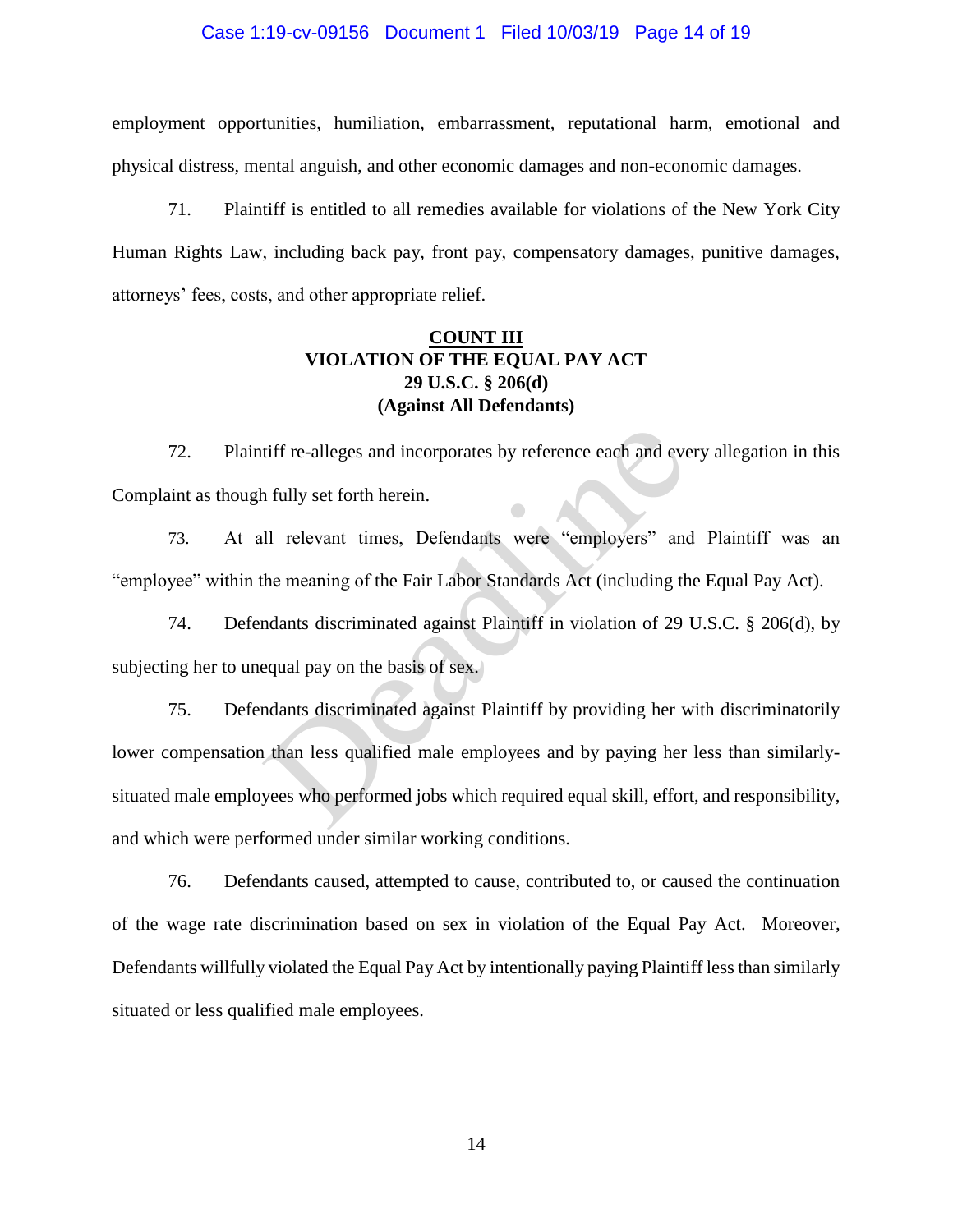#### Case 1:19-cv-09156 Document 1 Filed 10/03/19 Page 15 of 19

77. Plaintiff is entitled to all remedies available for violations of the Equal Pay Act, including damages in the amount of that she was underpaid based on her gender, liquidated damages, and attorneys' fees and costs.

# **COUNT IV VIOLATION OF THE NEW YORK EQUAL PAY LAW N.Y. Labor Law § 194 (Against All Defendants)**

78. Plaintiff re-alleges and incorporates by reference each and every allegation in this Complaint as though fully set forth herein.

79. At all relevant times, Defendants were "employers" and Plaintiff was an "employee" within the meaning of the New York Labor Law (including the New York Equal Pay Law).

80. Defendants discriminated against Plaintiff in violation of New York Labor Law § 194, by subjecting her to unequal pay on the basis of sex.

81. Defendants discriminated against Plaintiff by providing her with discriminatorily lower compensation than less qualified male employees and by paying her less than similarlysituated male employees who performed jobs which required equal skill, effort, and responsibility, and which were performed under similar working conditions. Il relevant times, Defendants were "employers" and<br>the meaning of the New York Labor Law (including the N<br>mdants discriminated against Plaintiff in violation of New<br>er to unequal pay on the basis of sex.<br>mdants discriminat

82. Defendants caused, attempted to cause, contributed to, or caused the continuation of, the wage rate discrimination based on sex in violation of the New York Equal Pay Law. Moreover, Defendants willfully violated the New York Equal Pay Law by intentionally paying Plaintiff less than similarly situated or less qualified male employees.

83. Plaintiff is entitled to all remedies available for violations of New York Labor Law, including damages in the amount of that she was underpaid based on her gender, liquidated damages, and attorneys' fees and costs.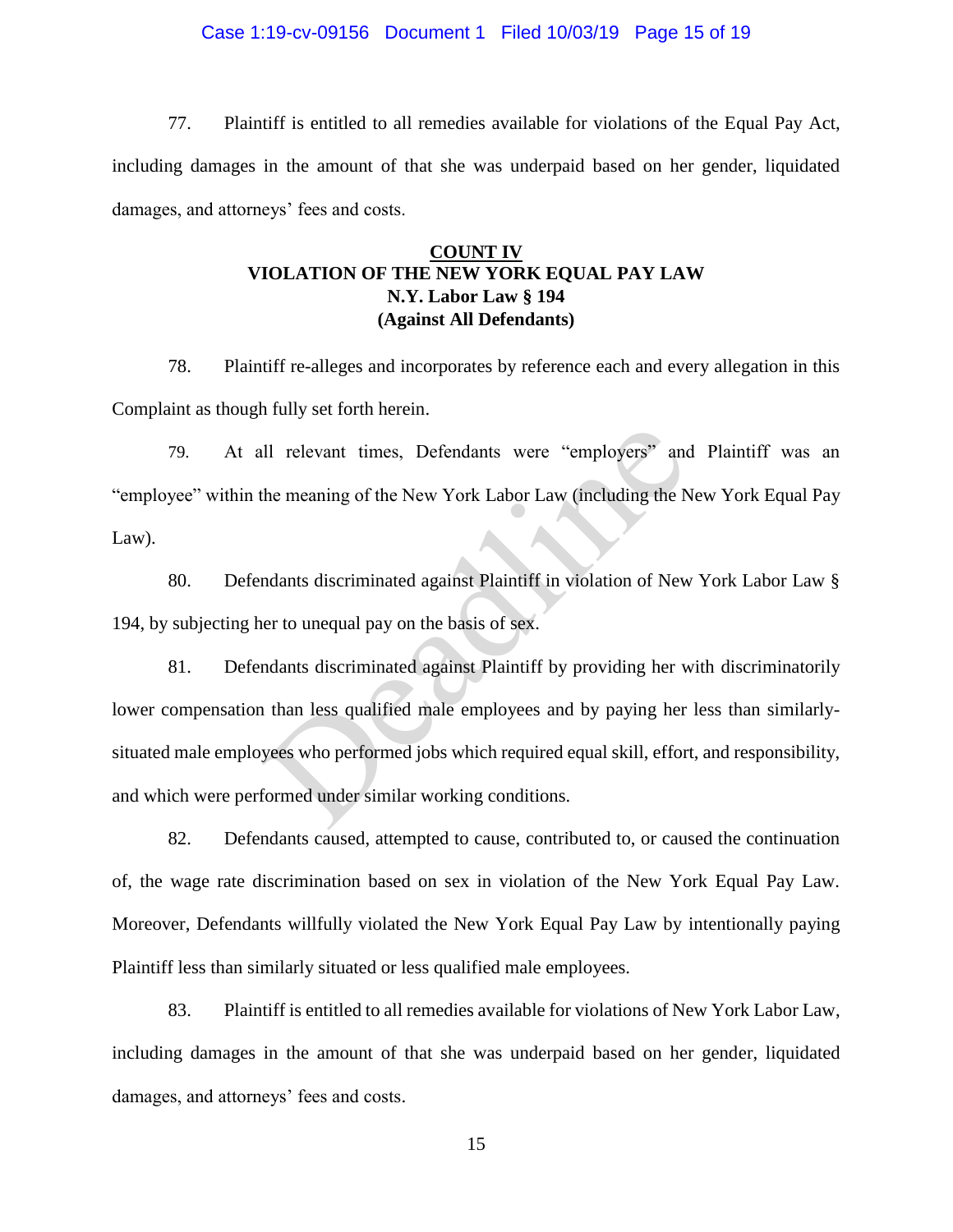# **COUNT V UNLAWFUL FAILURE TO PAY OVERTIME COMPENSATION IN VIOLATION OF NEW YORK LABOR LAW (Against All Defendants)**

84. Plaintiff re-alleges and incorporates by reference each and every allegation in this Complaint as though fully set forth herein.

85. At all relevant times, Defendants were "employers" and Plaintiff was an "employee" within the meaning of the New York Labor Law.

86. Throughout the statute of limitations period covered by these claims, Plaintiff regularly worked in excess of forty (40) hours per workweek.

87. At all relevant times, Defendants willfully failed and refused to pay Plaintiff at oneand-one-half times her regular rate of pay for work in excess of forty (40) hours per workweek, even though Plaintiff was entitled to overtime compensation. excess of forty (40) hours per workweek.<br>
I relevant times, Defendants willfully failed and refused to<br>
ner regular rate of pay for work in excess of forty (40) h<br>
if was entitled to overtime compensation.<br>
I relevant time

88. At all relevant times, Defendants willfully, regularly and repeatedly failed to pay Plaintiff at the required overtime rate for hours worked in excess of forty (40) hours per workweek.

89. Plaintiff is entitled to all remedies available for violations of New York Labor Law, including damages in the amount of her unpaid overtime compensation, liquidated damages, and attorneys' fees and costs.

# **COUNT VI VIOLATION OF NEW YORK LABOR LAW—RETALIATION N.Y. Labor Law § 215 (Against All Defendants)**

90. Plaintiff re-alleges and incorporates by reference each and every allegation in this Complaint as though fully set forth herein.

91. At all relevant times, Defendants were "employers" and Plaintiff was an "employee" within the meaning of the New York Labor Law.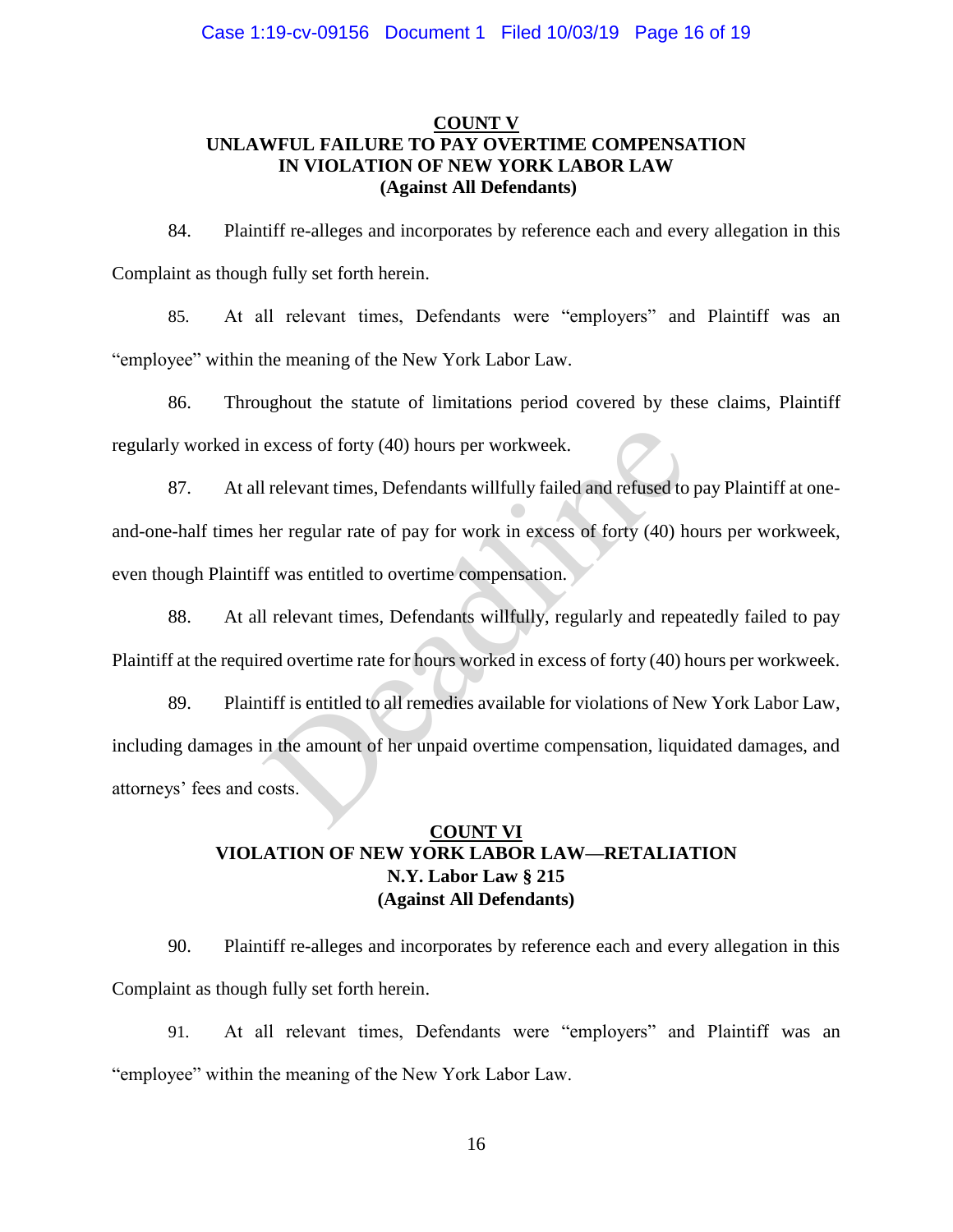#### Case 1:19-cv-09156 Document 1 Filed 10/03/19 Page 17 of 19

92. Plaintiff engaged in protected activity under New York Labor Law § 215. Among other things, Plaintiff raised complaints with Defendants about their violations of New York Labor Law, including overtime violations and unequal pay in violation of the New York Equal Pay Act, and indicated that she was prepared to initiate a proceeding for such violations.

93. In violation of N.Y. Labor Law § 215, Defendants retaliated against Plaintiff for raising these complaints. Among other things, Defendant De Niro refused to provide Plaintiff, a long-time employee, with any reference and Canal, at De Niro's direction, filed a retaliatory lawsuit against her.

94. There was a causal connection between Plaintiff's protected activities and Defendants' actions. Defendants subjected Plaintiff to such actions because of and in retaliation for Plaintiff's protected activities.

95. By reason of the continuous nature of Defendants' retaliatory conduct, Plaintiff is entitled to the application of the continuing violation doctrine to the unlawful acts alleged herein.

96. As a result of Defendants' unlawful conduct, Plaintiff has suffered and will continue to suffer harm, including but not limited to lost earnings, lost benefits, lost future employment opportunities, humiliation, embarrassment, reputational harm, emotional and physical distress, mental anguish, and other economic damages and non-economic damages. e was a causal connection between Plaintiff's prote<br>
Defendants subjected Plaintiff to such actions because<br>
ted activities.<br>
Example of Defendants' retaliatory<br>
terman of the continuous nature of Defendants' retaliatory<br>

97. Plaintiff is entitled to all remedies available for violations of the New York Labor Law, including back pay, front pay, liquidated damages, attorneys' fees, costs, and other appropriate relief.

# **COUNT VII VIOLATION OF FAIR LABOR STANDARDS ACT—RETALIATION 29 U.S.C. § 215 (Against All Defendants)**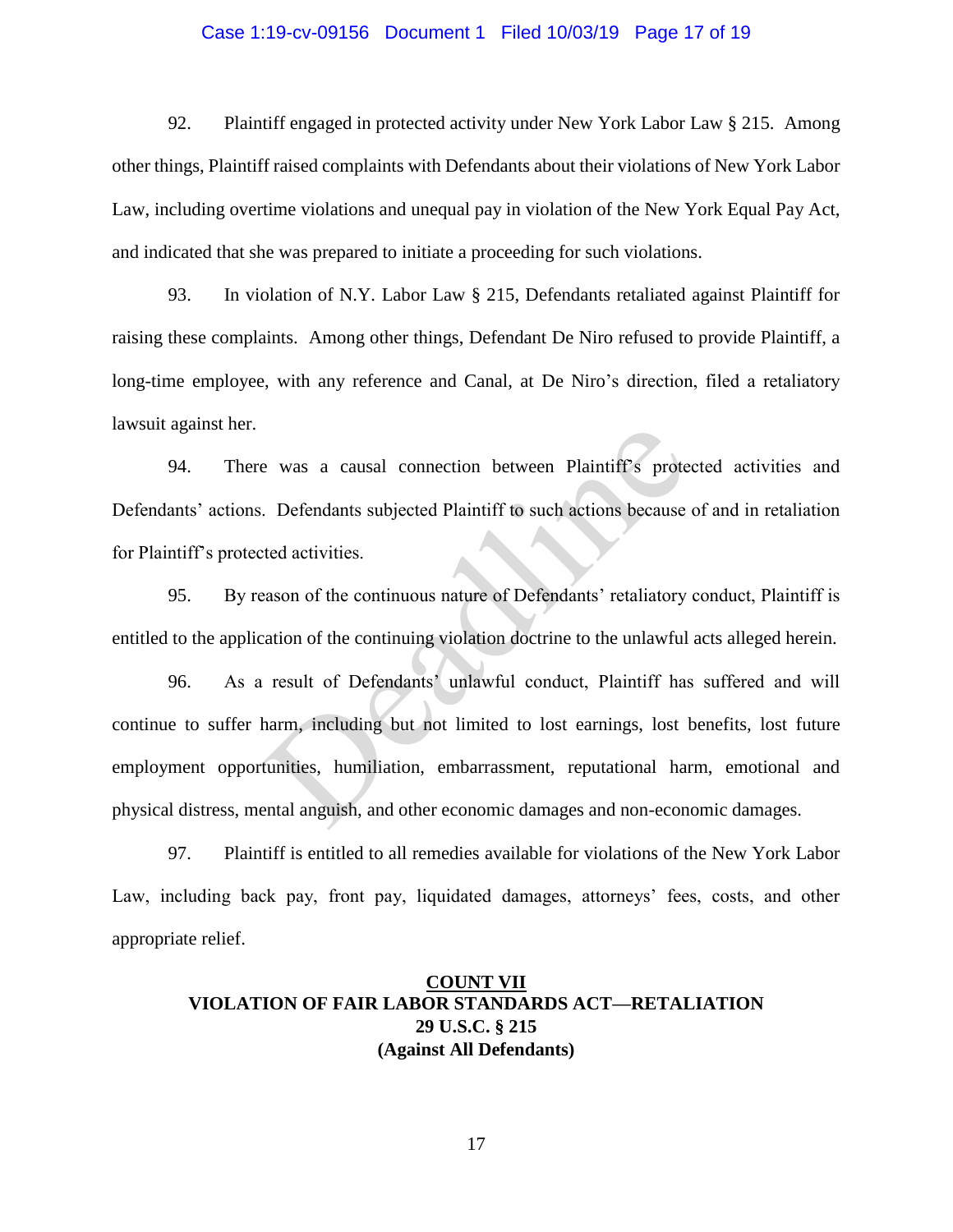#### Case 1:19-cv-09156 Document 1 Filed 10/03/19 Page 18 of 19

98. Plaintiff re-alleges and incorporates by reference each and every allegation in this Complaint as though fully set forth herein.

99. At all relevant times, Defendants were "employers" and Plaintiff was an "employee" within the meaning of the Fair Labor Standards Act.

100. Plaintiff engaged in protected activity under 29 U.S.C. § 215. Among other things, Plaintiff raised complaints with Defendants about their violations of the Fair Labor Standards Act, including overtime violations and violations of the Equal Pay Act, and indicated that she was prepared to initiate a proceeding for such violations.

101. In violation of 29 U.S.C. § 215, Defendants retaliated against Plaintiff for raising these complaints. Among other things, Defendant De Niro refused to provide Plaintiff, a longtime employee, with any reference and Canal, at De Niro's direction, filed a retaliatory lawsuit against her. plation of 29 U.S.C. § 215, Defendants retaliated against<br>Monog other things, Defendant De Niro refused to provident<br>any reference and Canal, at De Niro's direction, filed and<br>any reference and Canal, at De Niro's directio

102. There was a causal connection between Plaintiff's protected activities and Defendants' actions. Defendants subjected Plaintiff to such actions because of and in retaliation for Plaintiff's protected activities.

103. By reason of the continuous nature of Defendants' retaliatory conduct, Plaintiff is entitled to the application of the continuing violation doctrine to the unlawful acts alleged herein.

104. As a result of Defendants' unlawful conduct, Plaintiff has suffered and will continue to suffer harm, including but not limited to lost earnings, lost benefits, lost future employment opportunities, humiliation, embarrassment, reputational harm, emotional and physical distress, mental anguish, and other economic damages and non-economic damages.